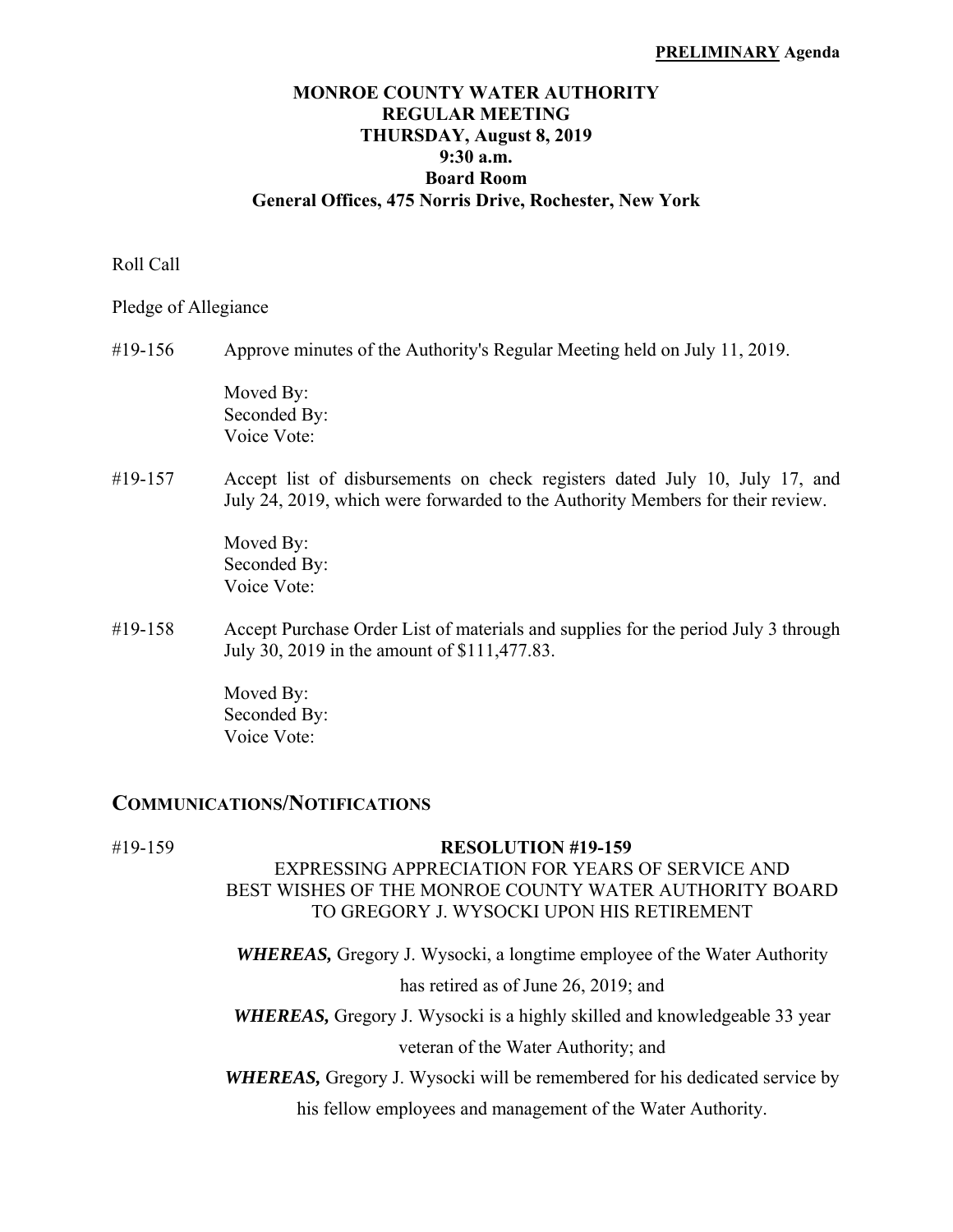*NOW THEREFORE BE IT RESOLVED,* MCWA extends its appreciation and

best wishes for a happy, fulfilling retirement; and

*BE IT FURTHER RESOLVED,* the Recording Secretary of the Board is hereby

requested to forward a copy of this Resolution to Gregory J. Wysocki,

MCWA Retiree.

 Moved By: Seconded By: Roll Call Vote:

## #19-160 **Nomination** of **Diane L. Hendrickson** to the role of **Recording Secretary of the Monroe County Water Authority**.

 Nominated By: Seconded By: Roll Call Vote:

#19-161 Confirm the following personnel appointment pending approval and pursuant to the Rules and Regulations of the Monroe County Civil Service Commission:

> **Appointment** of **Abraham Nuñez** to the title of **Heavy Motor Equipment Operator**, effective August 28, 2019 at Salary Schedule 4, Group 6, Step 1.

 Moved By: Seconded By: Roll Call Vote:

#19-162 Confirm the following title change pending approval and pursuant to the Rules and Regulations of the Monroe County Civil Service Commission:

> **Title Change** of **Pamela Bernardi** from Accountant to **Fixed Asset Accountant**, effective August 12, 2019 at Salary Schedule 3, Group 2.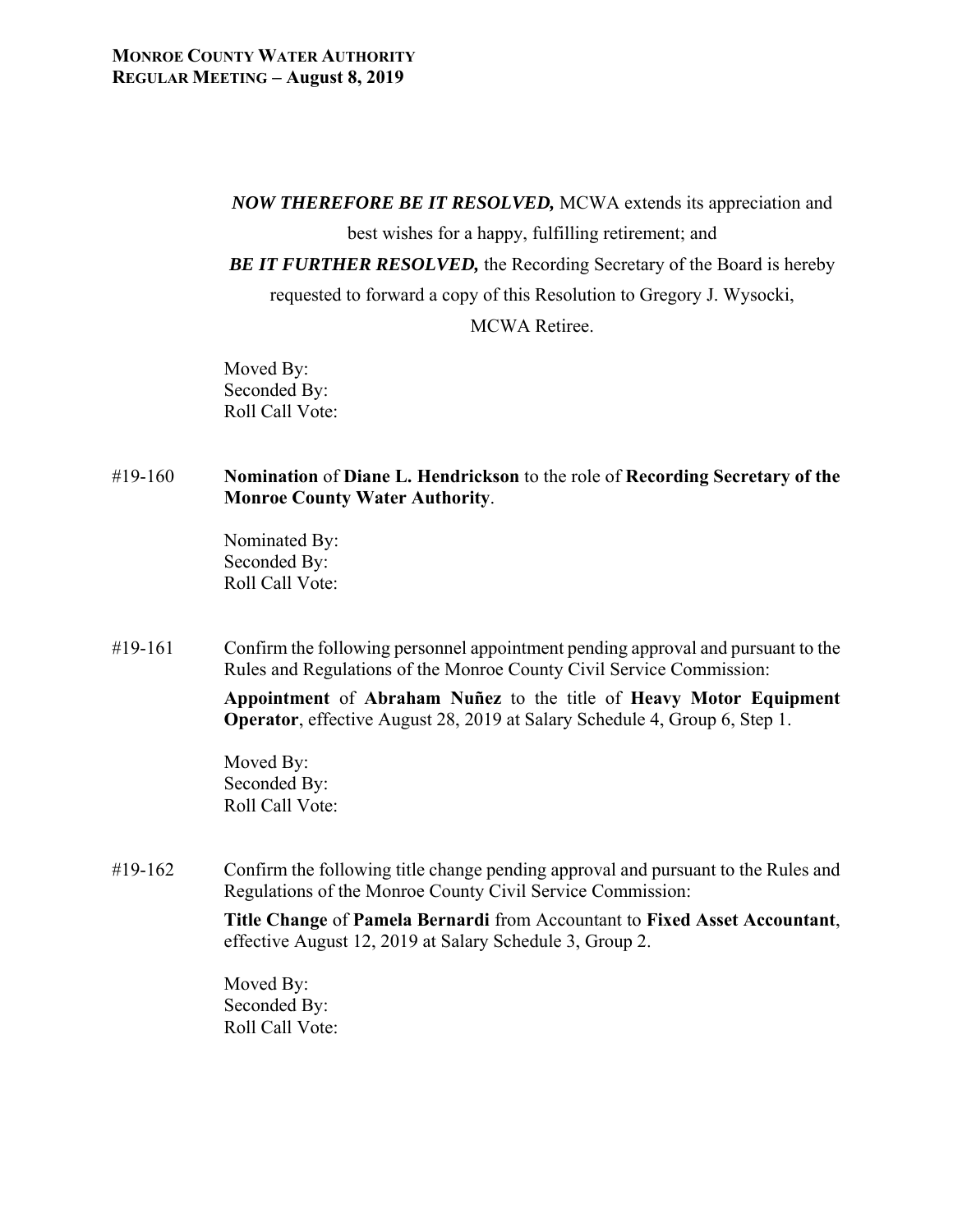#19-163 Authorize the **purchase of various Ford Vehicle Parts and/or Supplies,** ordered as needed, for maintenance and repair of Water Authority vehicles **utilizing Monroe County Contract #0601-17** from **vendor awarded Emerling Ford, Inc.** (#4700007408) for an estimated amount of \$20,000 through the contract period ending July 31, 2020.

> Moved By: Seconded By: Roll Call Vote:

#19-164 Authorize the purchase of four (4) new **Watson Marlow chemical metering pumps** from Falleson Associates, Inc. for an amount not to exceed \$35,000. Falleson Associates, Inc. is the sole authorized vendor of Watson Marlow chemical pumps in Monroe County.

> Moved By: Seconded By: Roll Call Vote:

#19-165 Authorize the award of an **Uninterruptible Power System** contract to the low responsive, responsible bidder, **Hi-Tec Computer Power, Inc.** for the bid amount of \$16,436.90.

> Moved By: Seconded By: Roll Call Vote:

#19-166 Authorize the award of a unit price contract for the **Site Security Fence Installations** Contract to the low responsive, responsible bidder, **New York State Fence, Inc.** in the bid amount of \$80,382.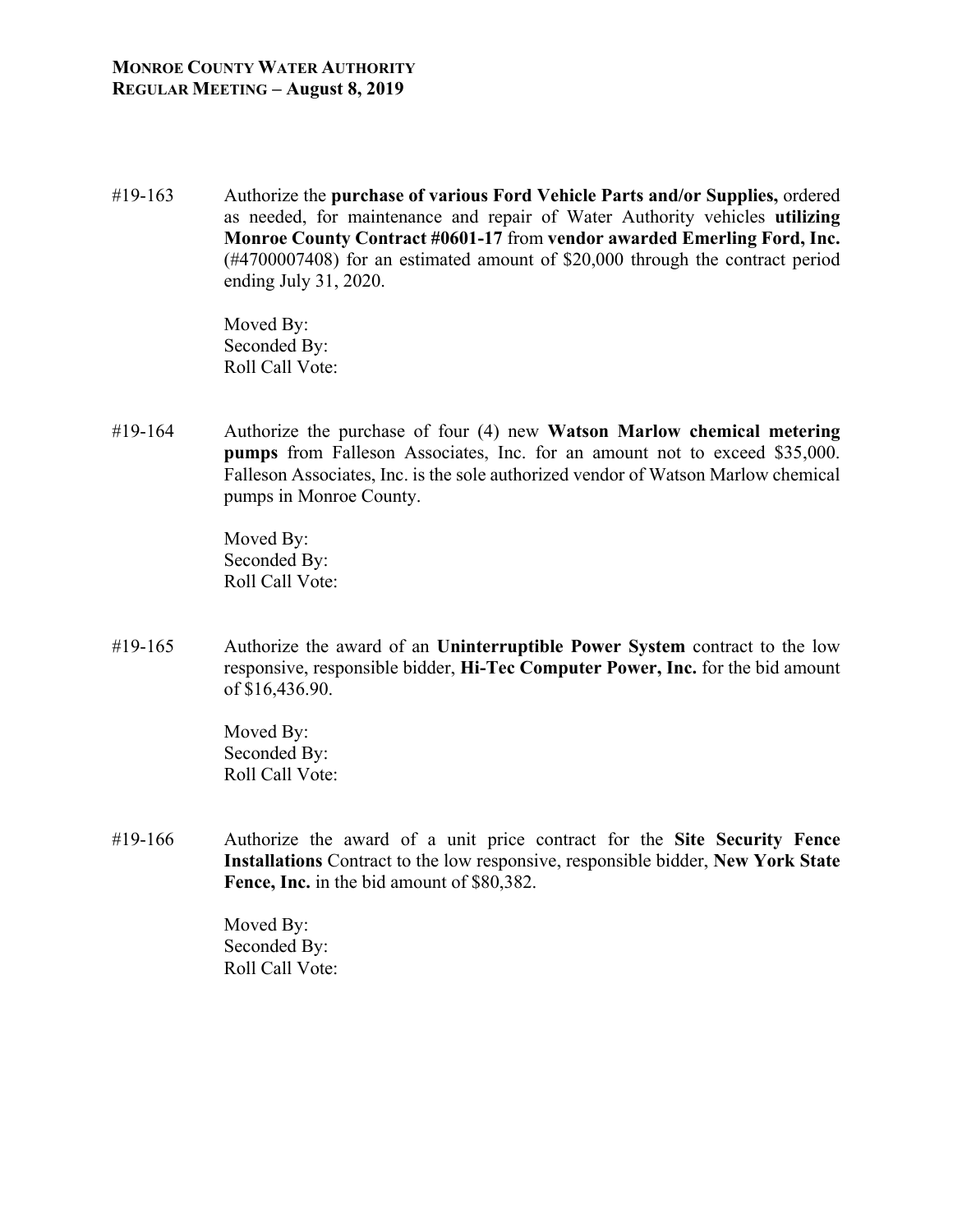### **MONROE COUNTY WATER AUTHORITY REGULAR MEETING – August 8, 2019**

#19-167 Accept the final *Cost of Service Study* prepared by **Amawalk Consulting Group, LLC** dated April 5, 2019.

> Moved By: Seconded By: Roll Call Vote:

#19-168 The Members of the Authority expressly make the following determinations for all awards of **Procurement Contracts** made during this meeting: (i) the proposed awardee has been found to be responsible; (ii) the proposed awardee complied with the State Finance Law provisions regarding Permissible Contacts (as defined in the Authority's Procurement Disclosure Policy); (iii) the proposed awardee has (or will prior to the final award being effective) complied with the State Finance Law provisions that require disclosure of all information required to be in the Authority's Solicitation Materials (as such term is defined in the Authority's Procurement Disclosure Policy); and (iv) the procurement process did not involve conduct that is prohibited by the Public Officers Law, the Authority's Procurement Disclosure Policy, and the Authority's Code of Ethics and Conflict of Interest Policies.

> Moved By: Seconded By: Roll Call Vote:

#19-169 The Authority's **Deferred Compensation Committee** shall be comprised of the following employees: Nicholas Noce, Diane Hendrickson, Raymond Benshoff, Amy Molinari, and Joseph Fiannaca.

> Moved By: Seconded By: Roll Call Vote:

#19-170 Approve the Authority's **2nd Quarter Investment Report** for period ending June 30, 2019 as presented.